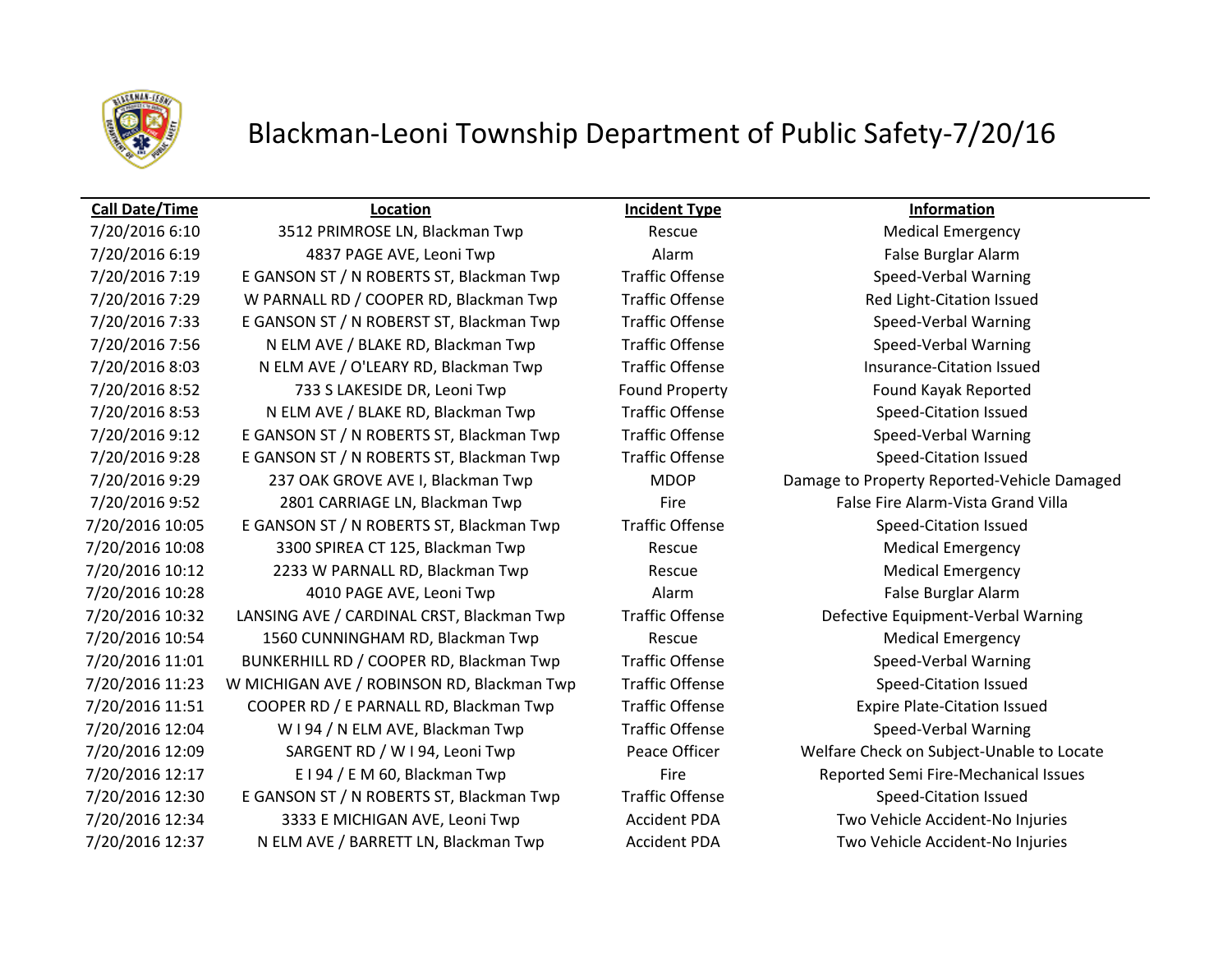

### **Call Date/Time Location Incident Type Information**

7/20/2016 12:41 1700 W MICHIGAN AVE, Blackman Twp Larceny Shoplifter-Wal-Mart 7/20/2016 12:43 1996 W PARNALL RD, Blackman Twp Fraud Fraud Report-Walk-In Complaint 7/20/2016 12:46 E GANSON ST / N ROBERTS ST, Blackman Twp Traffic Offense Speed-Citation Issued 7/20/2016 12:51 308 KENNETH ST, Blackman Twp Rescue Medical Emergency 7/20/2016 12:59 1700 W MICHIGAN AVE, Blackman Twp Found Property Found Property Reported-Wal-Mart 7/20/2016 13:01 1725 N WEST AVE, Blackman Twp Animal Complaint Welfare Check on Dog 7/20/2016 13:06 E GANSON ST / N ROBERTS ST, Blackman Twp Traffic Offense Speed-Verbal Warning 7/20/2016 13:21 2503 E MICHIGAN AVE, Blackman Twp Assault Assault Report-Prosecutor Review 7/20/2016 13:23 4108 SYCAMORE, Blackman Twp Rescue Medical Emergency 7/20/2016 13:31 N DETTMAN RD / OSAGE AVE, Blackman Twp Traffic Offense Speed-Citation Issued 7/20/2016 13:35 302 5TH ST, Leoni Twp Accident PPDA Private Property Accident 7/20/2016 13:36 N US 127 / E I 94, Blackman Twp Peace Officer Welfare Check on Subject-Checked OK 7/20/2016 13:50 E GANSON ST / N ROBERTS ST, Blackman Twp Traffic Offense Speed-Citation Issued 7/20/2016 13:59 N ELM AVE / BLAKE RD, Blackman Twp Traffic Offense Speed-Citation Issued 7/20/2016 14:02 S US 127 / E SOUTH ST, Leoni Twp Reckless Driving Reckless Driver Reported-Unable to Locate 7/20/2016 14:13 1700 W MICHIGAN AVE, Blackman Twp Accident PPDA Private Property Accident-Wal-Mart 7/20/2016 14:15 5628 JUNIPER DR, Leoni Twp Rescue Rescue Medical Emergency 7/20/2016 14:34 E GANSON ST / N ROBERTS ST, Blackman Twp Traffic Offense Speed-Citation Issued 7/20/2016 14:57 E GANSON ST / N ROBERTS ST, Blackman Twp Traffic Offense Speed-Verbal Warning 7/20/2016 14:58 3757 LANSING AVE, Blackman Twp Peace Officer Welfare Check on Subject-Checked OK 7/20/2016 15:48 2655 AIRPORT RD, Blackman Twp **Assist Assist Assist to Jackson Police Department** 7/20/2016 15:58 LANSING AVE / W PARNALL RD, Blackman Twp Traffic Offense Speed-Verbal Warning 7/20/2016 15:58 2500 AIRPORT RD, Blackman Twp Found Property Found Property Reported-Buddy's Mini-Mart 7/20/2016 16:08 LANSING AVE / NEWELL AVE, Blackman Twp Traffic Offense Speed-Citation Issued 7/20/2016 17:34 3122 LANSING AVE, Blackman Twp Peace Officer Welfare Check on Subject-Checked OK 7/20/2016 17:35 141 W I 94, Blackman Twp Accident PDA Two Vehicle Accident-No Injuries

7/20/2016 12:38 PAGE AVE / FACTORY RD, Leoni Twp Abandoned Vehicle Abandoned Vehicle Reported-Vehicle Tagged 7/20/2016 14:49 S US 127 / PAGE AVE, Leoni Twp Traffic Hazard Hazard-Pedestrian on Freeway-Verbal Warning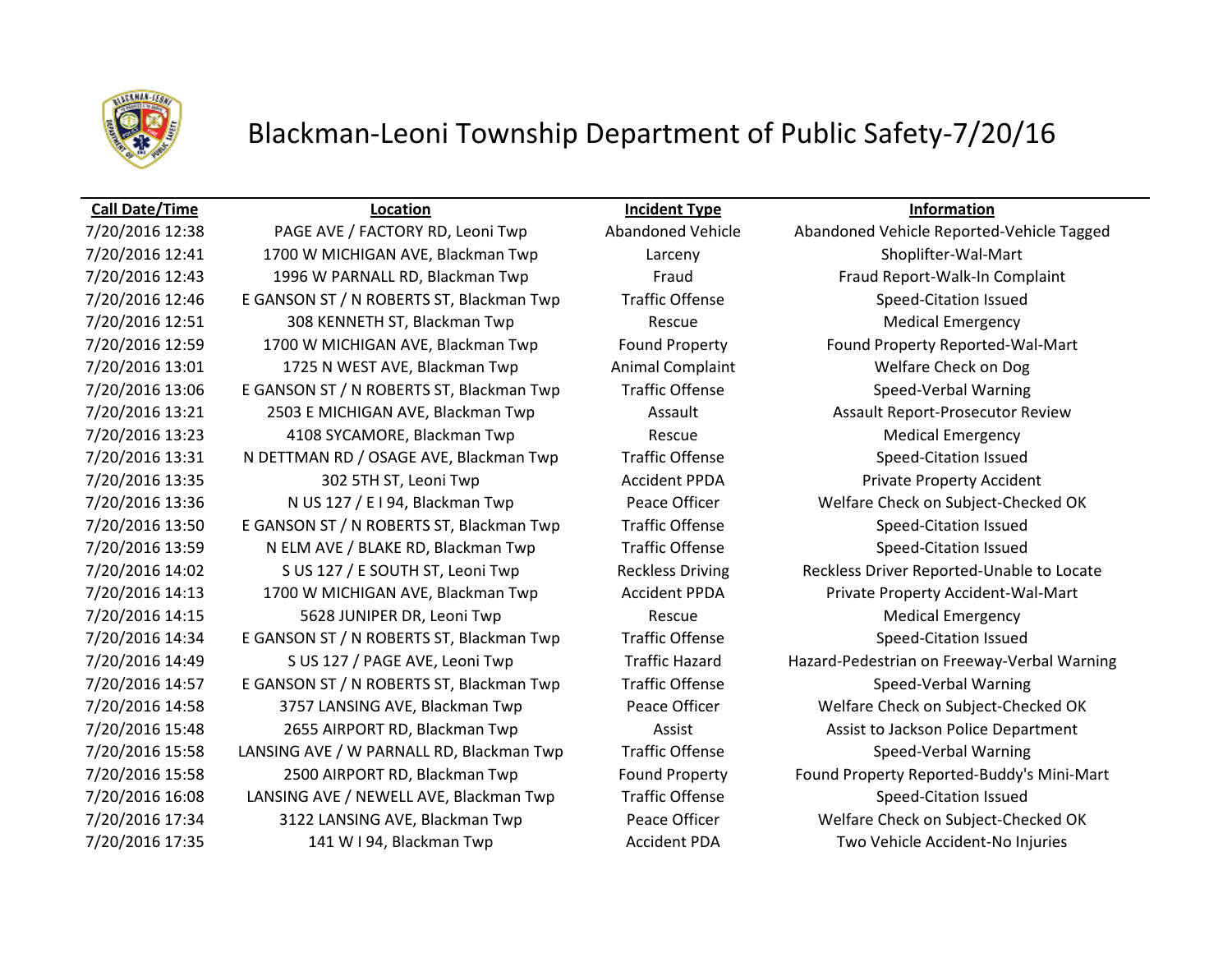

### **Call Date/Time Location Incident Type Information**

7/20/2016 17:42 2604 TYSON ST, Blackman Twp Domestic Domestic Dispute-Verbal 7/20/2016 17:44 6027 ANN ARBOR RD, Leoni Twp Peace Officer Welfare Check on Subject-Colonial Inn 7/20/2016 17:50 6420 TRUMBLE RD, Leoni Twp Fraud Fraud Fraud Fraud Report 7/20/2016 18:11 522 4TH ST, Leoni Twp Fraud Fraud Fraud Fraud Report 7/20/2016 18:47 1850 W MICHIGAN AVE, Blackman Twp Peace Officer Welfare Check on Children-Checked OK 7/20/2016 19:11 3333 E MICHIGAN AVE, Leoni Twp Larceny Shoplifter-Meijer 7/20/2016 19:11 6027 ANN ARBOR RD, Leoni Twp Animal Complaint Dog Bite Report-Colonial Inn 7/20/2016 19:37 MORRIS ST / ROYAL DR, Blackman Twp Suspicious Situation Suspicious Subject Reported-Checked OK 7/20/2016 19:45 5218 S BOULDER ST, Blackman Twp Fraud Fraud Report-Phone Scam 7/20/2016 19:58 3333 E MICHIGAN AVE, Leoni Twp Accident PPDA Private Property Accident-Meijer 7/20/2016 19:58 BOARDMAN RD / N WISNER ST, Blackman Twp Traffic Offense Speed-Verbal Warning 7/20/2016 20:35 334 OAK GROVE AVE, Blackman Twp Disorderly Trouble with Subject Reported 7/20/2016 20:37 339 OAK GROVE AVE K, Blackman Twp Suspicious Situation Suspicious Situation Reported 7/20/2016 20:42 623 BRYANT AVE, Blackman Twp Animal Complaint Injured Dog Reported-Unable to Locate 7/20/2016 20:44 205 OAK GROVE AVE m, Blackman Twp Assault Assault Report-Prosecutor Review 7/20/2016 20:55 N BOULDER ST / S BOULDER ST, Blackman Twp Suspicious Situation Suspicious Subject Reported-Checked OK 7/20/2016 21:17 3222 BENT TREE LN, Blackman Twp Rescue Rescue Medical Emergency 7/20/2016 21:35 2623 TYSON ST, Blackman Twp Disorderly Trouble with Subject Reported 7/20/2016 21:39 2777 AIRPORT RD, Blackman Twp Larceny Two Shoplifters-Meijer 7/20/2016 21:47 4044 GARLAND DR, Blackman Twp Fire Fire Structure Fire-Mobile Home 7/20/2016 23:08 2725 GRANADA DR, Blackman Twp Peace Officer Welfare Check on Subject-Checked OK 7/21/2016 1:03 3000 KINGSBROOKE DR 604, Blackman Twp Rescue Medical Emergency

7/20/2016 19:57 2001 SHIRLEY DR, Blackman Twp Peace Officer Welfare Check on Subject-Super 8 Motel-OK 7/20/2016 20:05 5654 POPLAR DR, Leoni Twp Stolen Vehicle Stolen Vehicle Report-Unfounded-Impounded 7/20/2016 20:35 1995 CHANTER RD, Blackman Twp **Assist Assist Learning Assist to Jackson County Sheriff's Department** 7/20/2016 22:27 615 NAPOLEON RD, Leoni Twp Animal Complaint Loose Dog Reported-Transported to Animal Shelter 7/21/2016 0:17 KAPOK DR / DOGWOOD DR, Leoni Twp Disorderly Disorderly Trouble with Loud Subjects-Verbal Warning 7/21/2016 0:39 512 WALDEN LN, Summit Twp **Assist Assist Assist County Sheriff's Department**